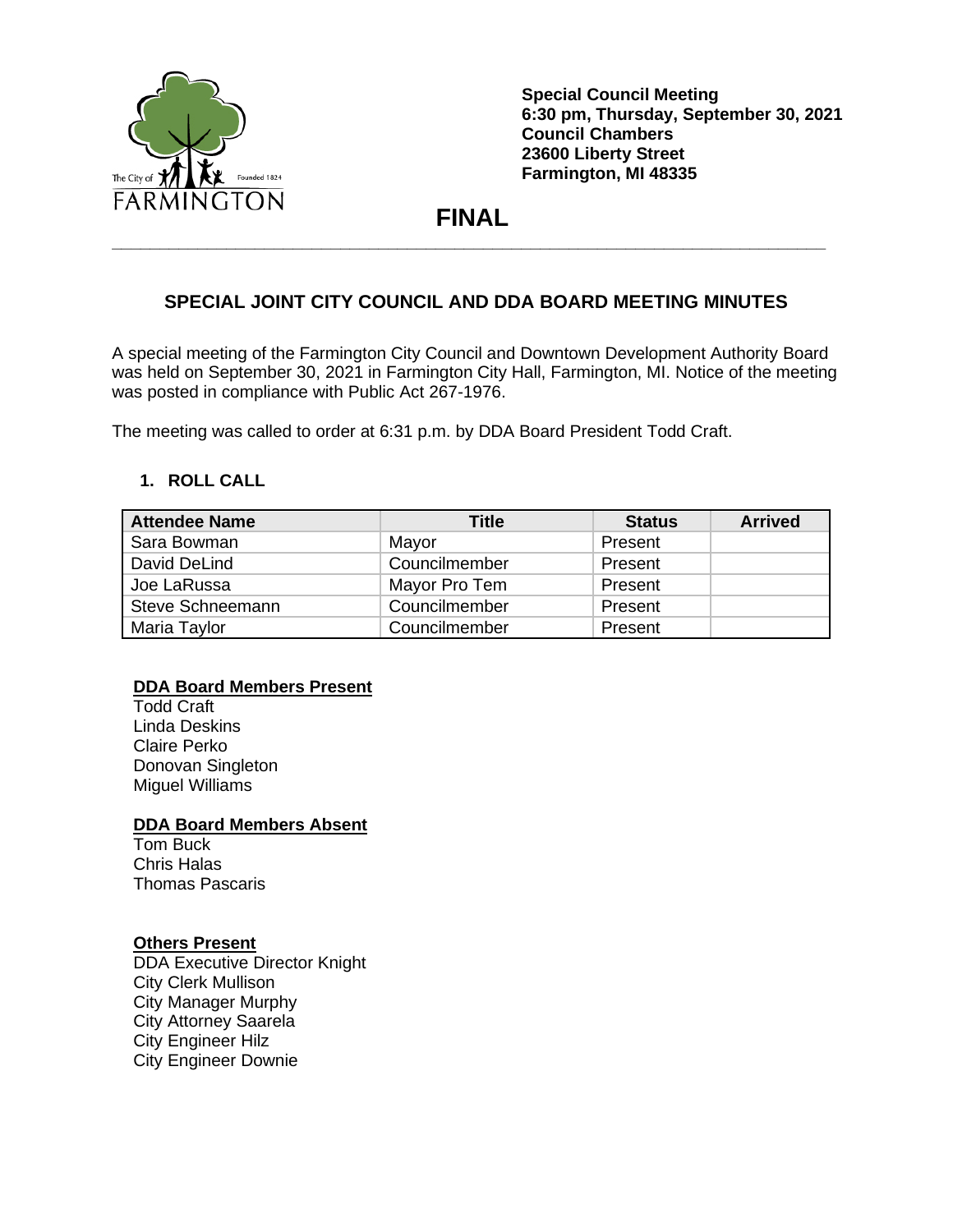#### **2. APPROVAL OF AGENDA**

**Move to approve the agenda as presented.**

**RESULT: APPROVED AS PRESENTED [UNANIMOUS] MOVER:** Craft, DDA Board President **SECONDER:** LaRussa, Mayor Pro Tem

### **3. DISCUSS FARMINGTON ROAD STREETSCAPE**

Executive Director of the Farmington Downtown Development Authority Knight introduced Austin Downie of OHM, who provided an update to the Council and DDA Board on potential construction plans. City Attorney Saarela presented standings and issues encountered for the few easement agreements remaining. Questions arose about MDOT deadlines, options available, edits and additions to previous plans. The MDOT TAP (Transportation Alternatives Program) schedule was reviewed, with an estimated 2022 construction schedule. Additional costs were reviewed, and modifications were noted.

Next steps were discussed, including talks with RCOC, options for pocket park planning, unknowns in the scope of the project, and typical issues to be expected during construction.

**Move to authorize city administration and attorney to fund final work by vendors and proceed with legal processing of easement holders as necessary and authorize payment of \$17,300.00 to Chase Bank for acquisition of temporary easement**

| <b>RESULT:</b>   | <b>APPROVED AS PRESENTED [UNANIMOUS]</b>           |
|------------------|----------------------------------------------------|
| <b>MOVER:</b>    | Singleton, DDA Boardmember                         |
| <b>SECONDER:</b> | Deskins, DDA Boardmember                           |
| AYES:            | Craft, Deskins, Perko, Singleton, Williams, Bowman |
| <b>ABSENT:</b>   | Buck, Halas, Pascaris                              |
|                  |                                                    |

**Move to authorize city administration and attorney to fund final work by vendors and proceed with legal processing of easement holders as necessary and authorize payment of \$17,300.00 to Chase Bank for acquisition of temporary easement.\*\***

| <b>RESULT:</b>   | <b>APPROVED AS PRESENTED [UNANIMOUS]</b>    |  |
|------------------|---------------------------------------------|--|
| <b>MOVER:</b>    | LaRussa, Mayor Pro Tem                      |  |
| <b>SECONDER:</b> | Taylor, Councilmember                       |  |
| AYES:            | Bowman, DeLind, LaRussa, Schneemann, Taylor |  |

### **4. OTHER BUSINESS**

Knight invited all to the opening of the Grand Raven Festival on October 1, 2021 and noted the many events that will be available for the public to enjoy throughout the month.